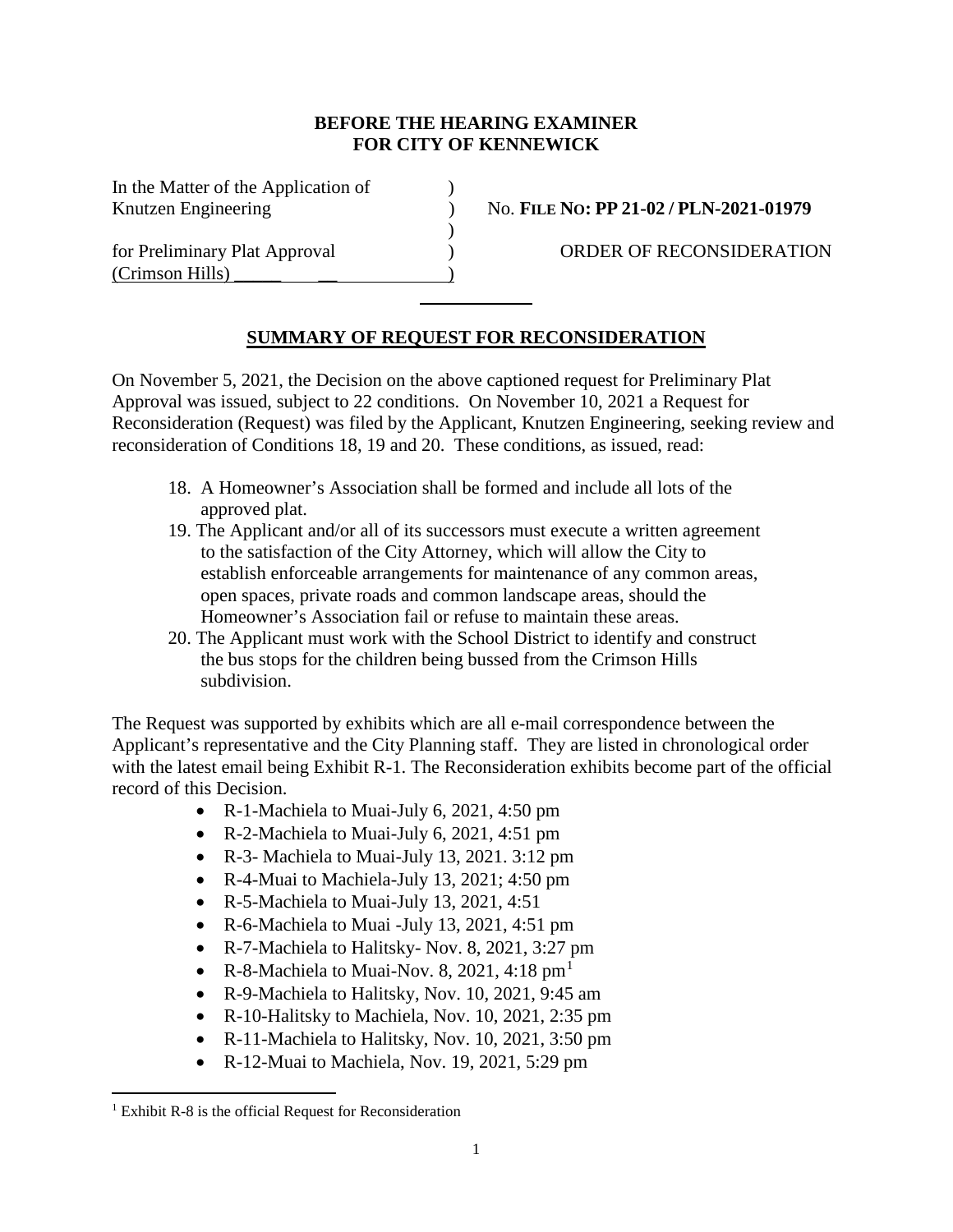• R-13- Nelson to Machiela, Nov. 11, 2021, 11:16 am

A review has been made of each of the above listed exhibits. These exhibits, the land use ordinances of the City and the statutes of the State of Washington are the basis of this Order on the Request for Reconsideration. Each condition raised by the Applicant in its Request will be addressed.

## **FINDINGS OF FACT FOR REQUEST FOR RECONSIDERATION**

**Condition number 18.** *A Homeowner's Association shall be formed and include all lots of the approved* plat.

- . 1. RCW 64.38.010 (12) defines "Homeowners' association" as "a corporation, unincorporated association, or other legal entity, each member of which is an owner of residential real property located within the association's jurisdiction, as described in the governing documents, and by virtue of membership or ownership of property is obligated to pay real property taxes, insurance premiums, maintenance costs, or for improvement of real property other than that which is owned by the member.
	- 2. A Homeowner's Association (HOA) has the power to regulate the use, *maintenance*, repair, replacement, and modification of common areas. *RCW 64.38.020 (6) (Emphasis added)*
	- 3.. As part of the plat approval process, the City of Kennewick is required to review and inquire into the public use and interest proposed to be served by the establishment of the subdivision and dedication. The directive as set forth in *RCW 58,17,110 (1)* requires the City to "…determine: (a) If appropriate provisions are made for, but not limited to, the public health, safety, and general welfare, for open spaces, drainage ways, streets or roads, alleys, *other public ways*, transit stops, potable water supplies, sanitary wastes, parks and recreation, playgrounds, schools and school grounds…" (*Emphasis added)*
	- 4. *RCW 58,17,110 (2)* requires that no subdivision be approved in the State of Washington if the factors as listed in *RCW 58,17,110 (1)* are not satisfied.
	- 5. The Kennewick Municipal Code (KMC) 4.02.010 (1) requires the City's Hearing Examiner to issue a written Decision supported by Findings of Fact for any subdivision appeal. *KMD 4.02.010 (3*) allows conditions to be imposed as part of the Decision: Conditions.

 The Examiner's decision may be to grant or deny the application, or The Examiner's *may require of the applicant such conditions, modifications and restrictions as the Examiner finds necessary to make the application compatible with the environment and carry out the goals and objectives of the Comprehensive Plan, this Title, the development standards and regulations, other codes and ordinances of the City of Kennewick,* and the approved preliminary plat, if applicable. (*Emphasis added)*

 6. As cited above, the Examiner may impose conditions that make the proposed plat compatible with the environment and carry out the goals and objective of the Comprehensive Plan and the regulations and ordinances of the City. Because there was nothing in the materials submitted at the hearing that addressed the maintenance of the pedestrian walkways and safety of the pedestrian users, the Examiner used his authority to condition the plat. Condition 18 was imposed to ensure that the maintenance of the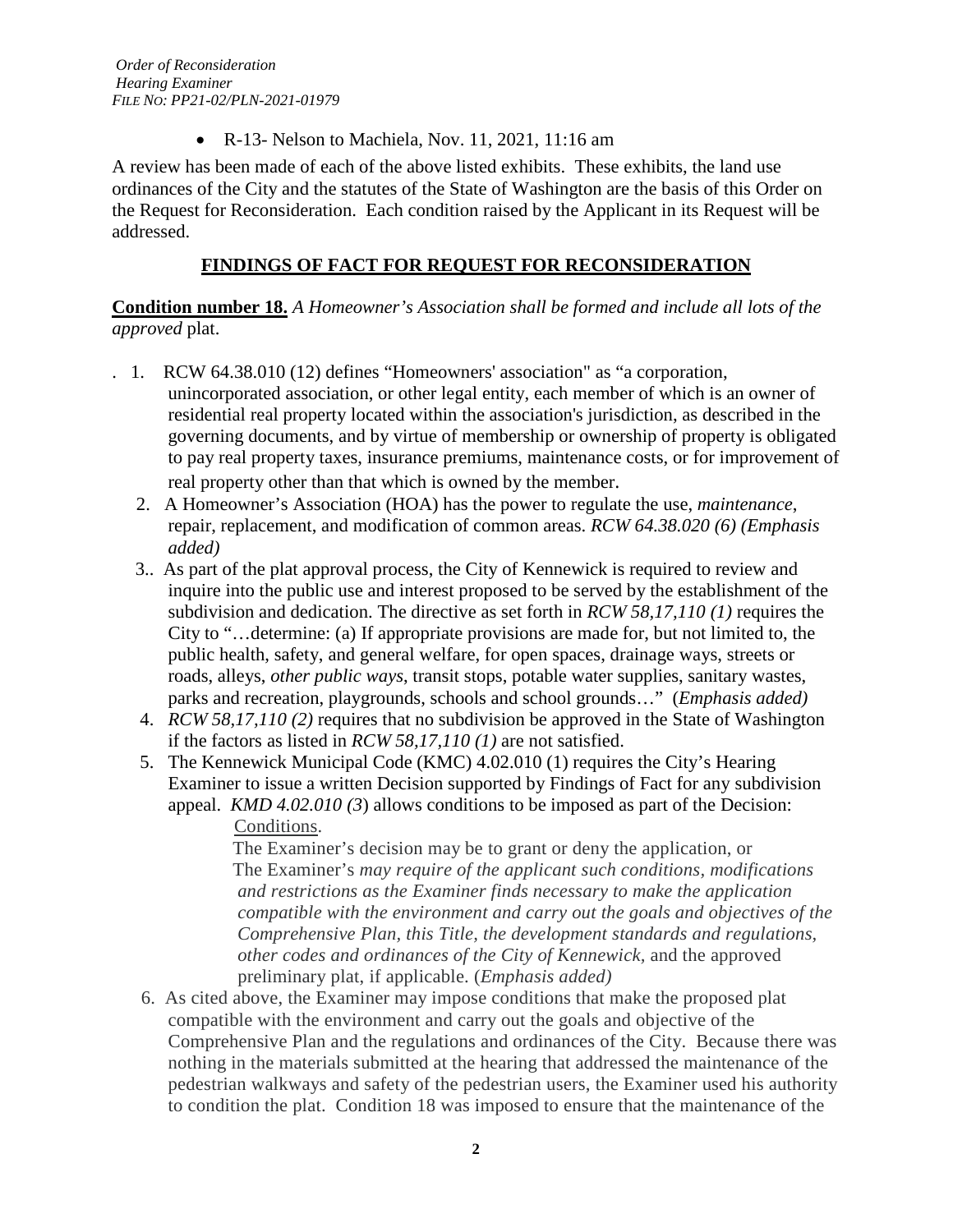walkways and the connecting easements and the safety of the users would be addressed by an HOA which would assume responsibility of maintenance of the pedestrian paths within the plat and the utility land on which the path connect, *See Findings Numbers 8 and 11 of November 5, Decision.*,

- 7. The creation of the HOA allows for appropriate provisions for maintenance of the walkways of the plat and utility easements connecting to those walkways. With a defined process of the use of an HOA for walkway and easement maintenance, the public safety and general welfare are provided for in the proposed subdivision. These provisions as required by KMC 17.10.080 (1) Provisions for Public Health, Safety, and Welfare are satisfied with use of condition 18.
- 8. Condition 18 remains as issued.

**Condition number 19**. *The Applicant and/or all of its successors must execute a written agreement to the satisfaction of the City Attorney, which will allow the City to establish enforceable arrangements for maintenance of any common areas, open spaces, private roads and common landscape areas, should the Homeowner's Association fail or refuse to maintain these areas*

- 9. The above Findings Numbers 1-8 are adopted and restated as part the reconsideration of Condition 19.
- 10. Condition 19 remains as issued.

**Condition number 20.** *The Applicant must work with the School District to identify and construct the bus stops for the children being bussed from the Crimson Hills subdivision.*

11. RCW [58.17.110](http://app.leg.wa.gov/RCW/default.aspx?cite=58.17.110) (1) reads:

(1) The city, town, or county legislative body shall inquire into the public use and interest proposed to be served by the establishment of the subdivision and dedication. It shall determine: (a) If appropriate provisions are made for, but not limited to, the public health, safety, and general welfare, for open spaces, drainage ways, streets or roads, alleys, other public ways, *transit stops*, potable water supplies, sanitary wastes, parks and recreation, playgrounds, *schools and schoolgrounds,* and *shall consider all other relevant facts, including sidewalks and other planning features that assure safe walking conditions for students who only walk to and from school*; and (b) whether the public interest will be served by the subdivision and dedication. (*Emphasis added*)

12. Finding number 19 of the Hearing Examiner Decision stated:

The Kennewick School District, which will serve the residences of the developed subdivision, has the capacity to add students at all levels at three schools. The Capital Projects Director of the Kennewick School District identified the schools that will serve the subdivision as Amon Creek Elementary School, Desert Hills Middle School, and Kamiakin High School. All students of the plat will be in a bussing zone to the respective schools. *Exhibit 1, pg. 5; Exhibit 13, pg. 17.* The Applicant must work with the School District to identify and construct the bus stops